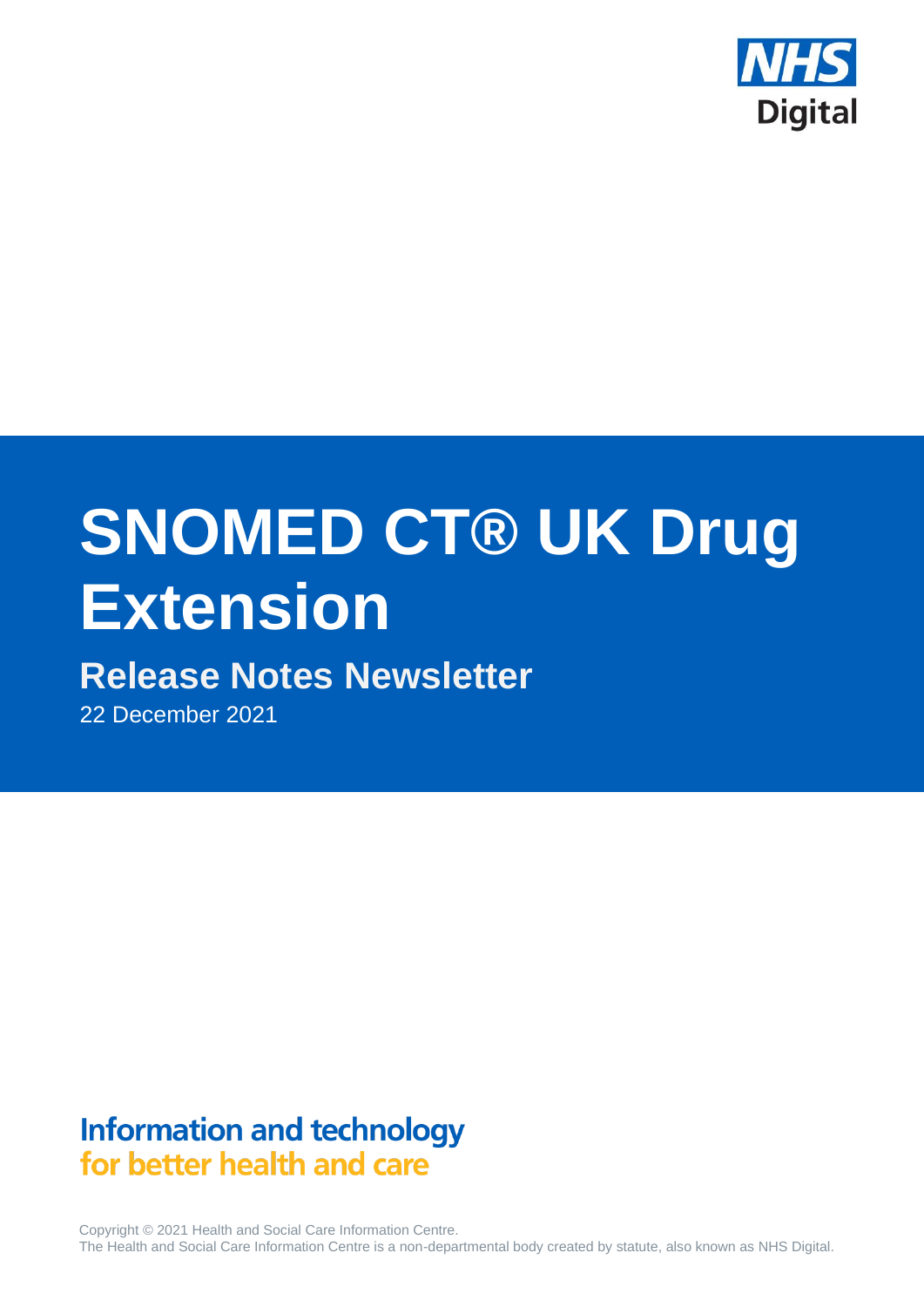## This document covers the data provided in Release Format 2 (RF2) of SNOMED CT

The Release Notes Newsletter has been constructed to add further clarification to some dm+d content that has been identified as requiring such (due to e.g. differences between dm+d approach and that of current drug catalogues) and to communicate changes to the release and forthcoming changes to future releases.

This document is intended to be adjunct to, not a replacement, for other documentation already available, and should be read in conjunction with current published dm+d documentation available through the 'dm+d resources' section of the [dm+d website.](https://www.nhsbsa.nhs.uk/pharmacies-gp-practices-and-appliance-contractors/dictionary-medicines-and-devices-dmd) SNOMED CT UK Edition [notices and known issues](https://hscic.kahootz.com/connect.ti/t_c_home/view?objectId=14224752) are published on [Delen,](https://hscic.kahootz.com/connect.ti/t_c_home) the NHS Digital terminology and classifications collaboration site.

All queries (omissions, perceived inaccuracies etc) about this document should be directed to the NHS Digital, Standards Delivery helpdesk [\(information.standards@nhs.net\)](mailto:information.standards@nhs.net).

Please note:

- The content of this document is intended to support implementation and usage of dm+d and is not a replacement for good system design.
- This document will be subject to update further to user feedback and any changes to dm+d content or structure.
- Whilst the first section may see little change (but see note above) the final sections detail changes and forthcoming changes to specific releases and content will therefore be updated with each release.

\*This document is designed to support dm+d content in general but specifically the SNOMED CT<sup>1</sup> UK Drug Extension. For more information about all components and releases relating to dm+d see the [dm+d website](https://www.nhsbsa.nhs.uk/pharmacies-gp-practices-and-appliance-contractors/dictionary-medicines-and-devices-dmd)

<sup>1</sup> SNOMED® and SNOMED CT® are registered trademarks of the International Health Terminology Standards Development Organisation (IHTSDO®) [\(www.snomed.org\)](http://www.snomed.org/). SNOMED CT® was originally created by the College of American Pathologists.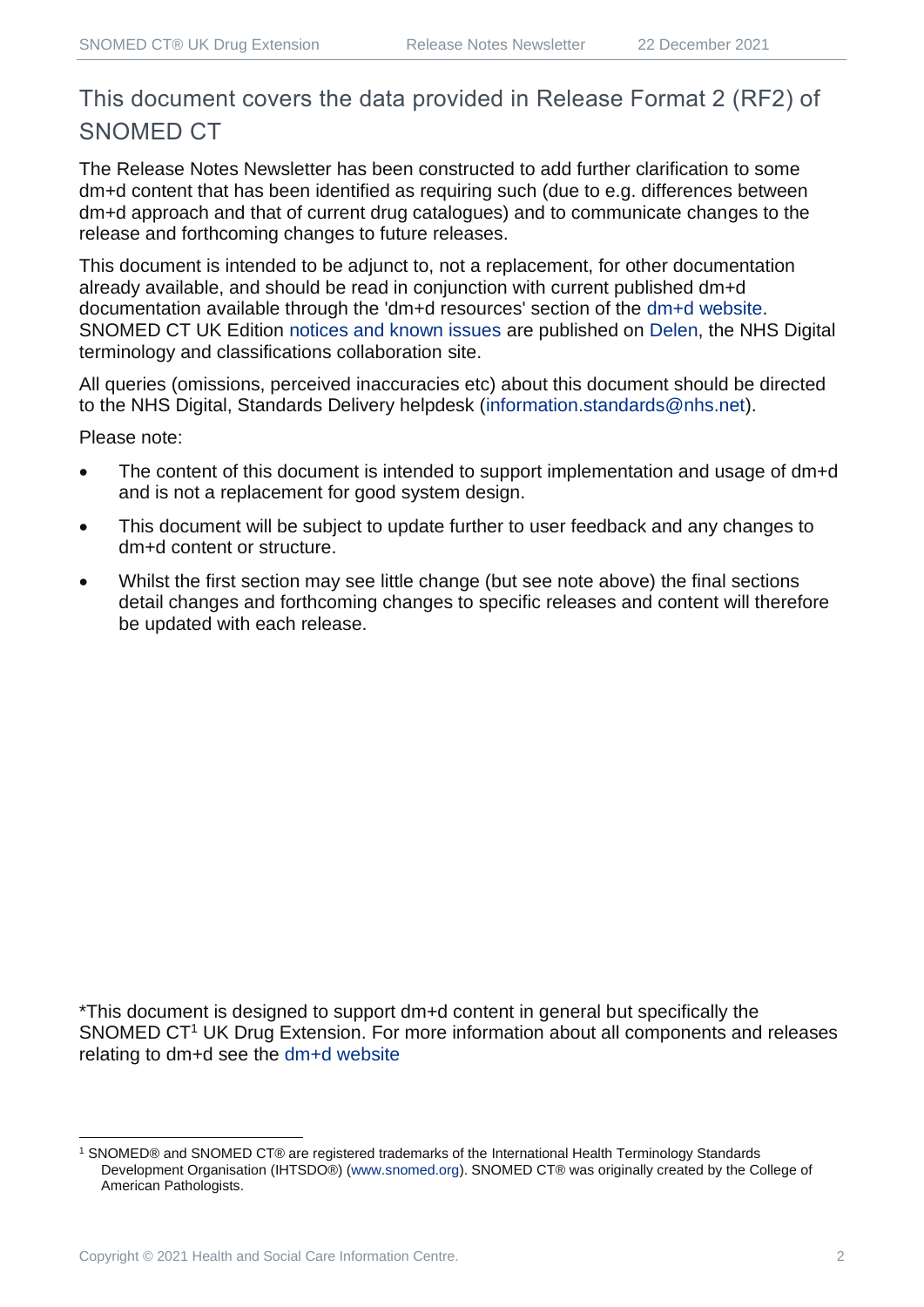### COPYRIGHT

- This material includes SNOMED Clinical Terms® (SNOMED CT®) which is used by permission of the International Health Terminology Standards Development Organisation (IHTSDO). All rights reserved. SNOMED CT®, was originally created by The College of American Pathologists. "SNOMED" and "SNOMED CT" are registered trademarks of the IHTSDO.
- The NHS Dictionary of Medicines and Devices (dm+d) has been developed and is delivered through a partnership between the Health and Social Care Information Centre [\(digital.nhs.uk\)](https://digital.nhs.uk/) and the NHS Business Services Authority [\(https://www.nhsbsa.nhs.uk/nhs-prescription-services\)](https://www.nhsbsa.nhs.uk/nhs-prescription-services)

## DISCLAIMER

The Health and Social Care Information Centre<sup>2</sup> (HSCIC) accepts no liability for loss of data or for indirect or consequential losses, which is not the result of the negligence of the HSCIC and liability for such losses is hereby expressly excluded.

No warranty is given by the HSCIC, the Department of Health and Social Care or the International Health Terminology Standards Development Organisation as to the accuracy and comprehensiveness of SNOMED CT. All conditions, warranties, terms and undertakings, express or implied, whether by statute, common law, trade practice, custom, course of dealing or otherwise (including without limitation as to quality, performance or fitness or suitability for purpose) in respect of SNOMED CT are hereby excluded to the fullest extent permissible by law.

<sup>&</sup>lt;sup>2</sup> The Health and Social Care Information Centre is a non-departmental body created by statute, also known as NHS Digital.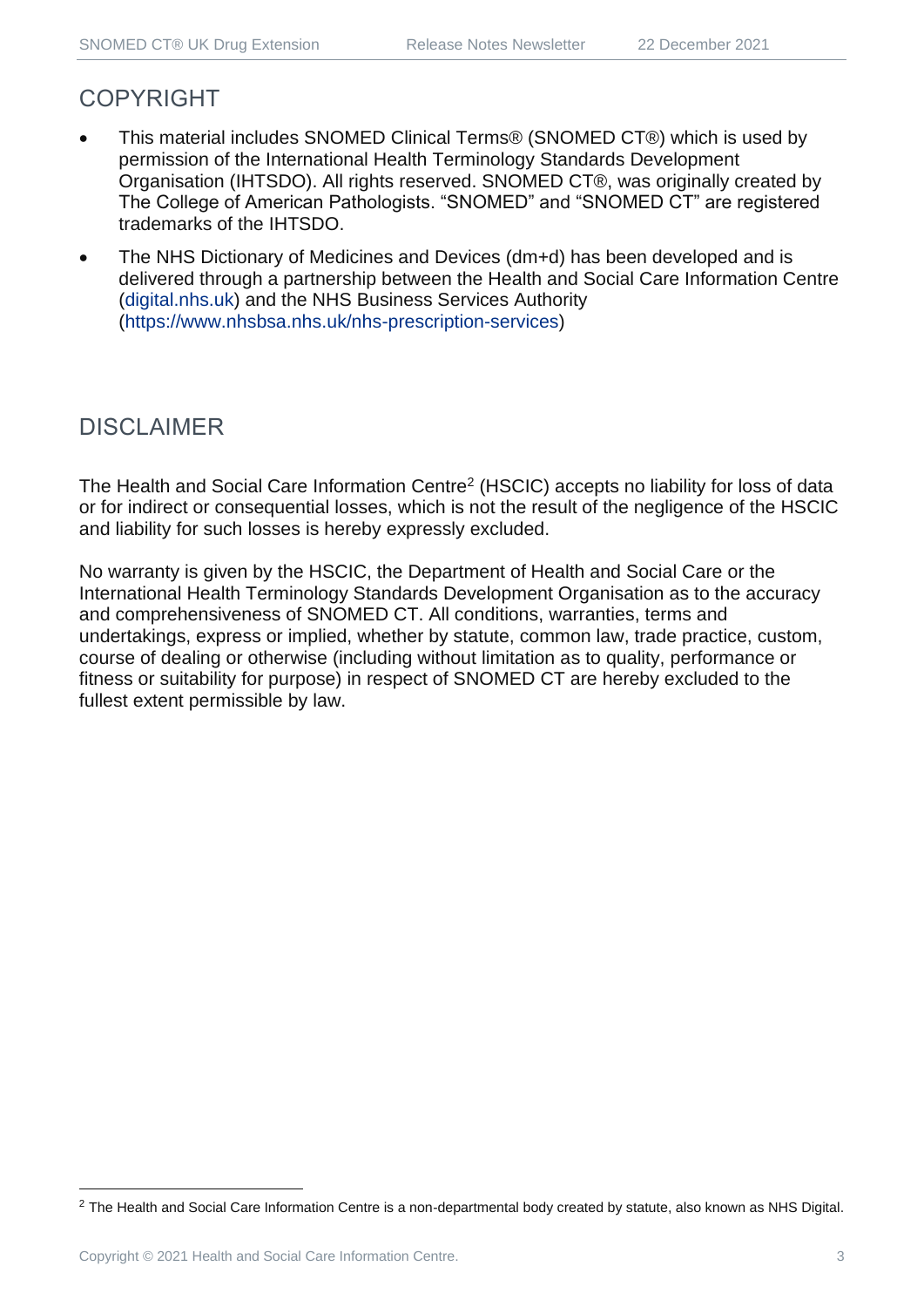# **1 Comments on current content:**

# **1.1 Dose forms**

With respect to Editorial Policy it is important to emphasise:

#### **1.1.1 Patches**

- Strength is usually expressed as the amount of 'active drug' (by weight) released over x hours (e.g. per hour or per 24 hours)
- The intended duration of usage of a patch is not identified at VMP or AMP level i.e. a transdermal estradiol patch releasing 50mcg/24hours would be represented by the same VMP whether it is intended for twice weekly usage or weekly usage
- No distinction is made to differentiate the type of drug reservoir utilised although this may be relevant in certain off-license indications.

#### **1.1.2 Injections**

Due to the need to add more information to the dose form in dm+d injections are expressed as e.g. powder and solvent for injection etc rather than merely injection. However, the need to pick a dose form of this complexity may be prohibitive in secondary care prescribing where the prescriber merely wishes to prescribe an 'injection'.

Within the guidance for secondary care there is outlined the means for prescribers to prescribe at the more abstract level (injection). Please refer to the Secondary Care Implementation Guidance for details, in the 'Implementation Guidance' section of the [dm+d](https://www.nhsbsa.nhs.uk/pharmacies-gp-practices-and-appliance-contractors/dictionary-medicines-and-devices-dmd)  [website.](https://www.nhsbsa.nhs.uk/pharmacies-gp-practices-and-appliance-contractors/dictionary-medicines-and-devices-dmd)

#### **1.1.3 Injections for intraspinal use**

Injections licensed for intraspinal administration are not differentiated at VMP level in dm+d. In addition a number of products that may be given by this route are unlicensed specials. For prescriptions requiring a product to be given by these high risk routes it is necessary that the suitability of the product to be administered is confirmed at the point of dispensing and/or administration.

#### **1.1.4 Alcoholic vs aqueous gels**

The base used in cutaneous products is not identified at VMP level in dm+d. This may mean that in order to specify a patients requirements more specifically prescribing at AMP level is more appropriate.

For example:

• Benzoyl peroxide 5% gel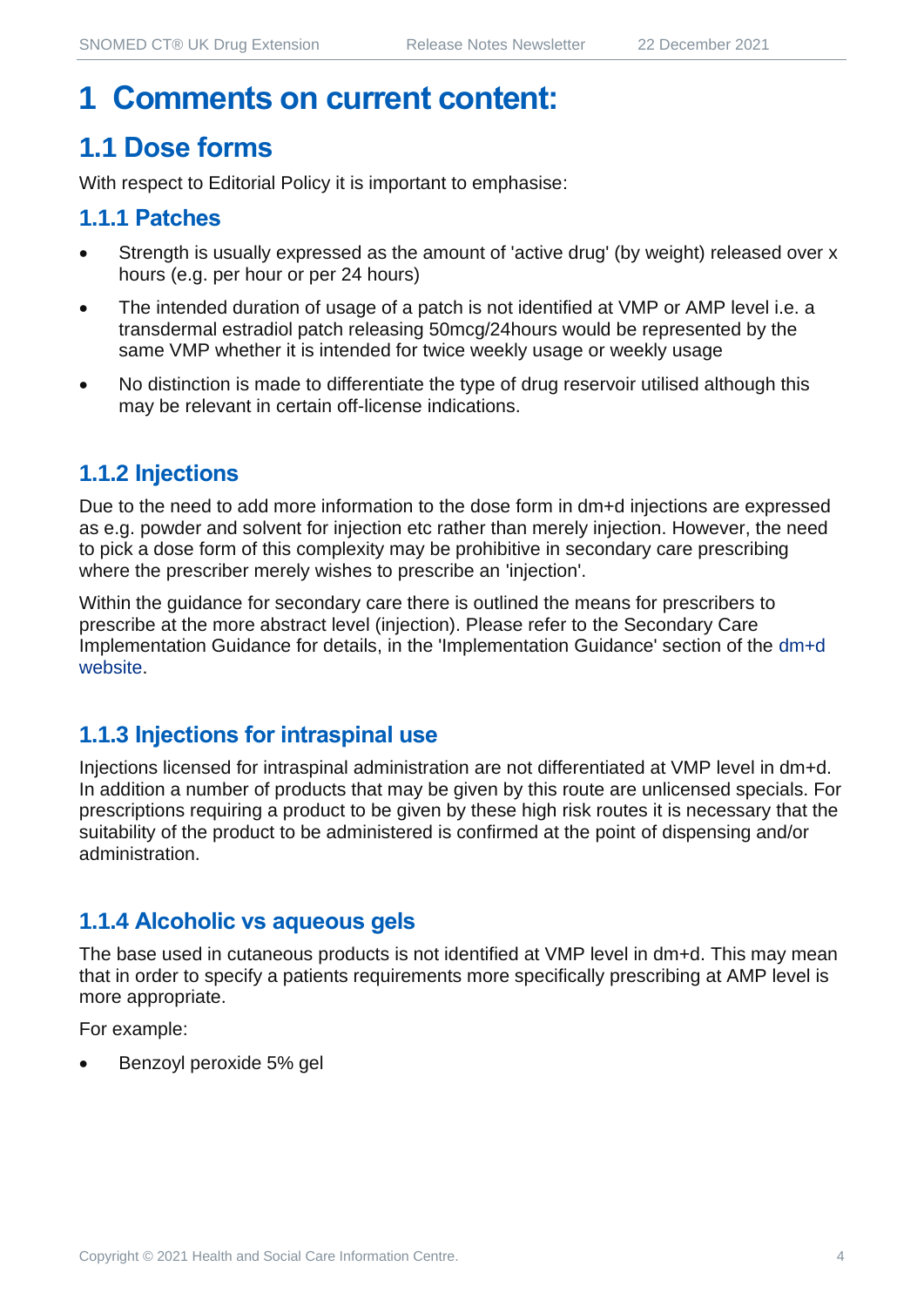# **1.2 Editorial Policy**

#### **1.2.1 Preservative Free**

The preservative free flag is used to denote the absence of preservative in preservative free *eye drops* only.

Please note:

- the setting of this flag only confirms that preservative is absent from the VMP; a null value does not necessarily indicate that it is present
- **The flag is not applied to any other dose form** i.e. intra-spinal injections are not distinguished (see note above).

#### **1.2.2 Route of administration**

Information on route of administration is provided at VMP level. The information is only provided as a support for decision support and not intended to inform clinicians on usage.

At VMP level routes are merely a superset of the linked AMP licensed routes.

#### **1.2.3 Inclusion of Unit of Measure at VMP**

Semantic normal form patterns for VMP descriptions in dm+d follow the pattern:

**Name Strength** Modification(s) **Form Unit dose** xxx-free(s)

Following this pattern would mean for tablets, capsules etc full description would be:

Atenolol 25mg tablets 1 tablet

To retain these full descriptions would make the descriptions unsuitable for use in a human interface. Therefore the unit dose is left implied (Atenolol 25mg tablets).

There are instances however where the form is insufficiently precise to describe the product and therefore the unit dose is included in the name. These instances include:

The form injection does not fully describe a product therefore the name is qualified with the unit dose form for example: ampoules, vials, pre-filled syringes etc.

E.g. Furosemide 50mg/5ml solution for injection ampoules.

• Other unit dose examples include: Budesonide 250micrograms/ml nebuliser liquid 2ml unit dose vials, Carbenoxalone 1% granules 2g sachets, Benorilate 2g granules sachets.

*See dm+d Editorial Policy for full examples and exceptions to this rule.*

#### **1.2.4 The use of Fully Specified Names and Preferred Terms**

The semantic representation of concepts in dm+d (the dm+d name and dm+d description) may be updated in line with changes to dm+d Editorial Policy, changes to the product name itself or to supplier names. Within the SNOMED CT UK Drug Extension the current dm+d derived description for the core concept classes of VTM, VMP, VMPP, AMP and AMPP becomes the Preferred Term so a change to the dm+d terms would cause the Preferred Term to be updated.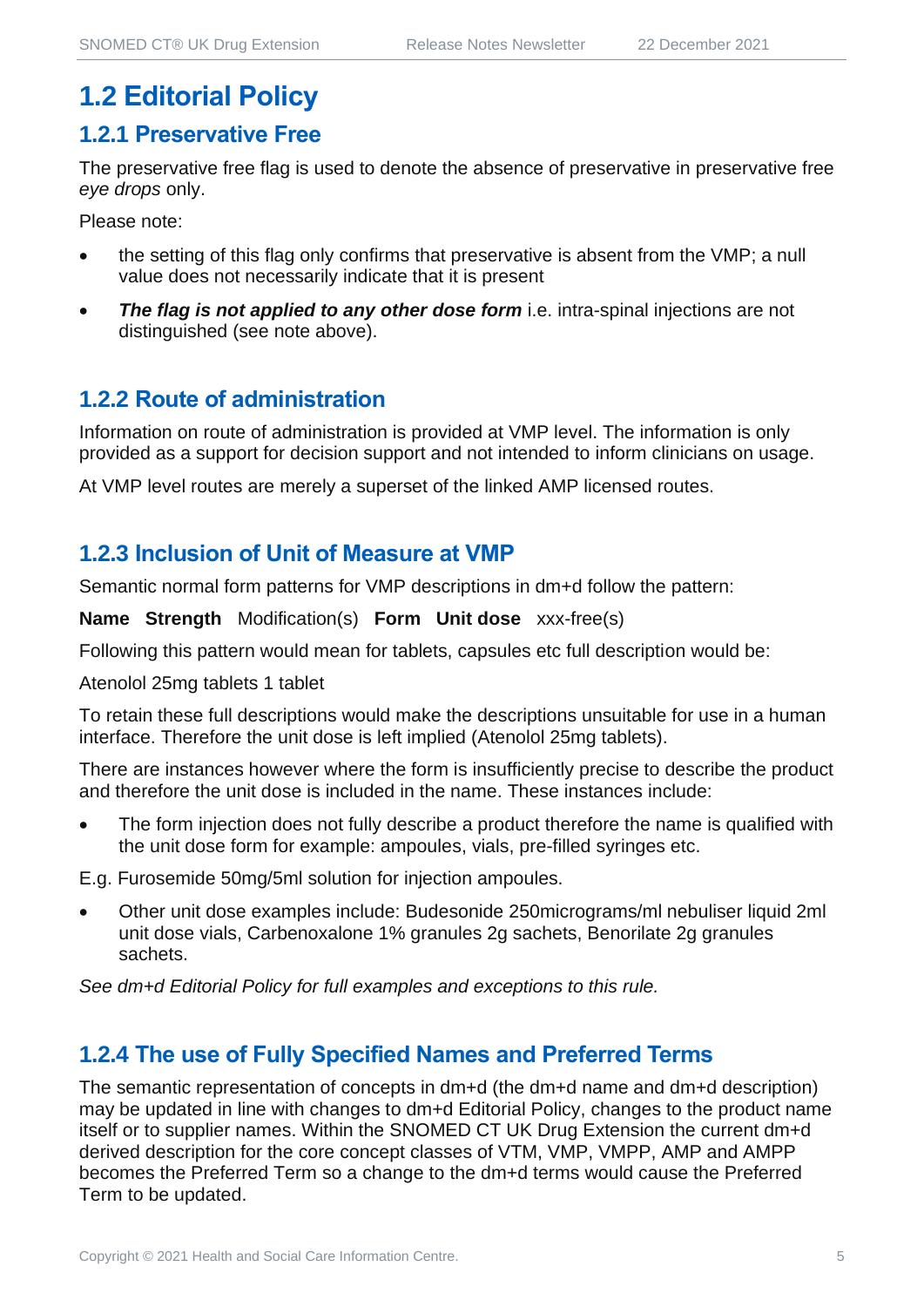Fully Specified Names in SNOMED CT will generally remain unchanged<sup>3</sup>. The differences in Editorial policies between SNOMED CT and dm+d mean that there will be instances where there is a mismatch between the Preferred Term and the Fully Specified Name.

#### **1.2.5 Mechanisms for specifying Descriptions for use in the UK Edition of SNOMED CT- Realm Language Refsets**

A combination of factors such as professional preference, clinical safety & data schema conformance require the use of some supplementary mechanism for Specifying SNOMED CT Descriptions applicable to the UK Edition of SNOMED CT.

From the October 2011 UK Edition, in RF1 an NHS Realm Description Subset was published. With the deprecation of RF1 this is replaced by the National Health Service realm language reference set published in two parts. The "Pharmacy part" as published in the SNOMED CT UK Drug extension and its 'Clinical part' partner in the UK Extension. Together these two encompass the entire SNOMED CT description content and identifies the preferred term to be used in the NHS realm for all SNOMED CT concepts.

In RF2 the refset can be found in the location Refset\Language. National Health Service realm language reference set (pharmacy part) refset ID 999000691000001104

National Health Service realm language reference set (clinical part) refset ID 999001261000000100

#### **1.2.6 Concept Status in dm+d vs Concept status in SNOMED CT**

Where concepts are created in dm+d and an identifier from the SNOMED CT International Release is not available at that time a SNOMED CT UK Drug Extension identifier is allocated. This is released in the dm+d XML data.

When the dm+d concepts are subsequently used to create the SNOMED CT UK Drug Extension it may be that the dm+d derived concept is determined to be a duplicate of a concept now available in the SNOMED CT International Release. In these instances the dm+d derived concept is given a retired status with a relationship to the SNOMED CT International Release concept. In the XML data the dm+d derived concept may remain valid with its original identifier for some time.

There may be instances where a SNOMED CT identifier from the International Release has been allocated to a concept within dm+d and this is subsequently discovered to be inappropriate for the dm+d concept. In this instance the SNOMED CT identifier from the International Release will appear in the dm+d XML format data as a previous identifier. These identifiers from the International Release will appear in the SNOMED CT UK Drug Extension with a status of current.

<sup>3</sup> From the SNOMED CT Technical Reference Guide for the FullySpecifiedName:

Changes in presentation such as changed capitalization, punctuation, spelling or revision due to changes in agreed presentation style are permitted as long as they do not change the specified meaning of the Concept. Some changes to the semantic type shown in parentheses at the end of the FullySpecifiedName may also be considered minor changes if the change in hierarchy does not alter the Concept's meaning.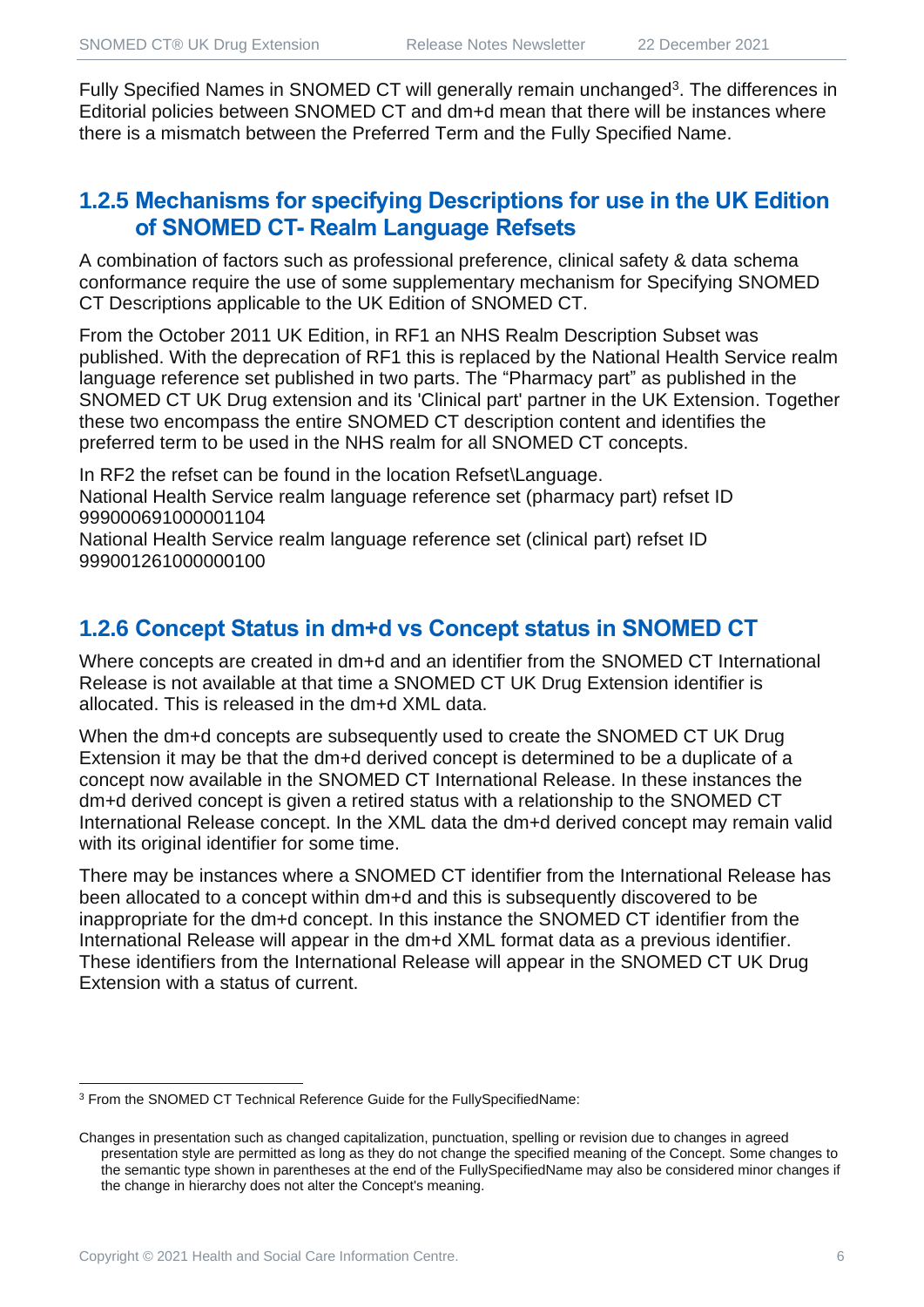# **1.3 Specific Products**

#### **1.3.1 Morphine and Tramadol modified release products**

Because there are no pharmacopoeial standards for oral modified release preparations 12 and 24 hour modified release morphine products are not distinguished at VMP level in dm+d. The same applies to the modified release tramadol products.

Two subsets are provided with the SNOMED CT release distinguishing related AMPs according to current licensed indications. For products where licensed indications are not available, for example, where wholesalers may provide products from several manufacturers and SPCs are not available these products will not be included in the 12 and 24 hour modified release subsets.

Explanation of how these subsets can be utilised within a prescribing framework can be found in the Secondary Care Implementation Guidance, in the 'Implementation Guidance' section of the [dm+d website.](https://www.nhsbsa.nhs.uk/pharmacies-gp-practices-and-appliance-contractors/dictionary-medicines-and-devices-dmd)

#### **1.3.2 Valproic acid vs valproate semisodium**

We have taken advice and clinically the active moiety for these products is the same and so they are not differentiated at VMP level. The two brands available have different indications so it may be necessary for the prescriber to specify the brand required to ensure they are prescribing within the details of the product license.

This may be an issue for other products such as cyproterone acetate where two brands exist with different indications for use.

#### **1.3.3 Concentrate and 'High Strength' Morphine and Methadone**

dm+d does not identify concentrate or 'high strength' morphine or methadone products as such in the VMP term. Consideration should be given to how these products are displayed in picking lists to reduce the risk of mis-selection where multiple strengths are available.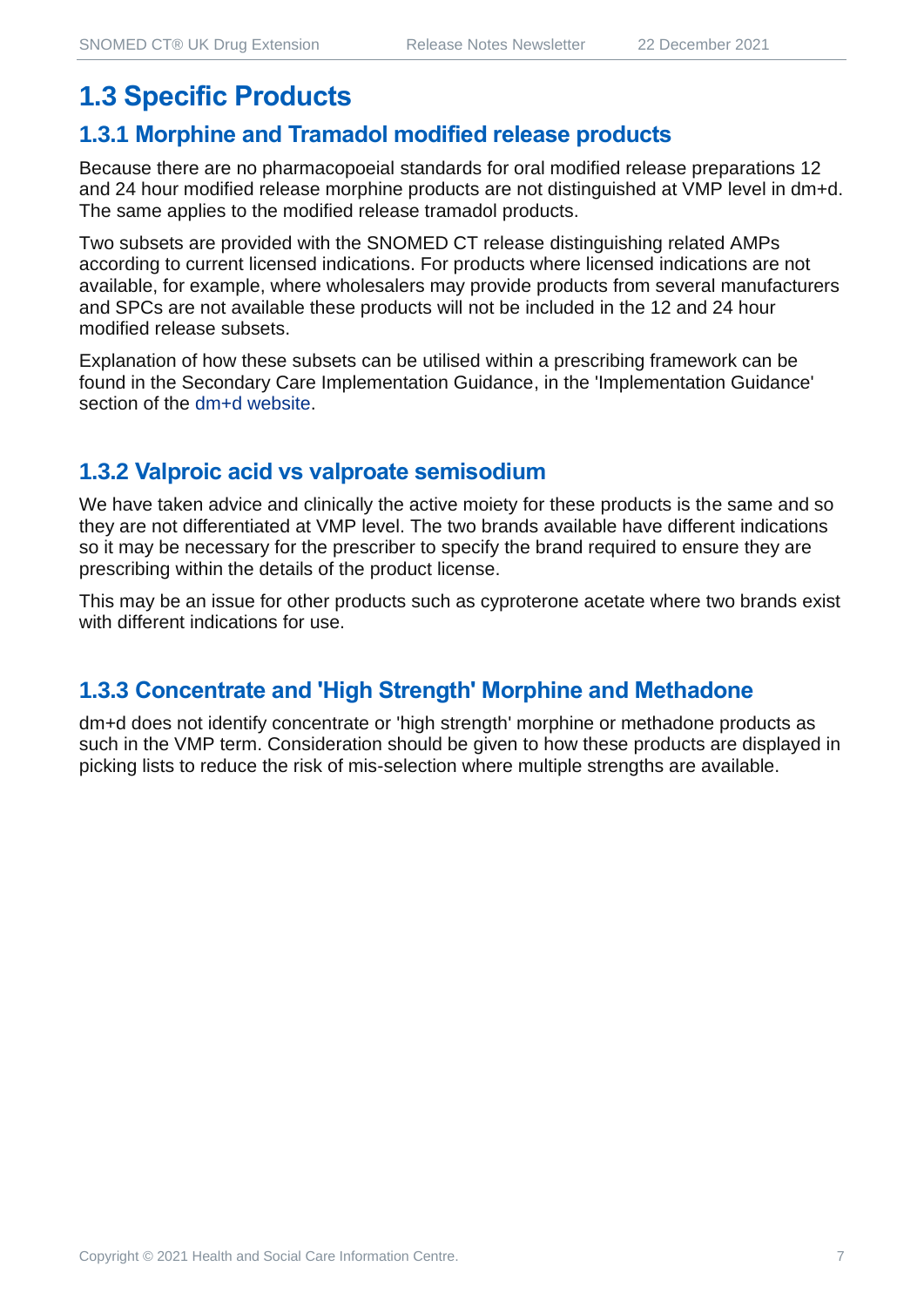# **1.4 Other Information**

#### **1.4.1 Duplicated SNOMED IDs**

It is a basic principle of terminology that concept identifiers should not be reused. Due to a process error in 2006 a small number of SNOMED IDs were issued twice in dm+d. The concepts bearing these duplicated identifiers have all been invalidated and license holders were notified at the time. However it is recognised that since that time a number of new licenses have been issued and so a list of the duplicated identifiers and the terms is provided here for information.

| ID                                  | dmd_name                                                                                               | conceptType |
|-------------------------------------|--------------------------------------------------------------------------------------------------------|-------------|
| 9854411000001103                    | Smartflow drainable night drainage bag NB2 2litre, AMPP<br>120cm tube (Manfred Sauer UK Ltd) 10 device |             |
|                                     | 9854411000001103 Medium chain triglycerides - invalid                                                  | <b>VTM</b>  |
|                                     | 9854511000001104 Calcium + Magnesium                                                                   | <b>VTM</b>  |
|                                     | 9854511000001104 Gel-X tablets (Oakmed Ltd)                                                            | AMP         |
|                                     | 9854611000001100 Ostomy discharge solidifying agents 140 tablet                                        | <b>VMPP</b> |
| 9854611000001100  lchthammol + Zinc |                                                                                                        | <b>VTM</b>  |
| 9854711000001109                    | Gel-X tablets (Oakmed Ltd) 140 tablet                                                                  | <b>AMPP</b> |
|                                     | 9854711000001109 Amiloride + Cyclopenthiazide - invalid                                                | <b>VTM</b>  |
| 9854911000001106                    | Meglumine amidotrizoate + Sodium amidotrizoate<br>- invalid                                            | <b>VTM</b>  |
|                                     | 9854911000001106  International normalised ratio testing strips 24 strip VMPP                          |             |

#### **1.4.2 Subset Information**

Information relating to the scope and status of subsets contained in the SNOMED CT UK Drug Extension can now be found at the [Data Dictionary for Care \(DD4C\).](https://dd4c.digital.nhs.uk/dd4c/)

#### **1.4.3 RF2 module dependency**

Several back-dated changes were made to the module dependency reference set (900000000000534007) in the release of 1 April 2017.

Modules effective as at 2016-12-07 and 2017-01-04 that are stated incorrectly as being dependent on modules effective as at 2016-01-31 or 2016-04-01 have had those target effective times corrected to 2016-07-31 or 2016-10-01 respectively.

For effective times 2006-05-01 onwards, dates representing the dependency of the SNOMED CT United Kingdom Edition reference set module (999000031000000106) on the SNOMED CT United Kingdom drug extension module (999000011000001104) have been updated to align with the dates representing the dependency of the SNOMED CT United Kingdom Edition module (999000041000000102) on the SNOMED CT United Kingdom drug extension module (999000011000001104).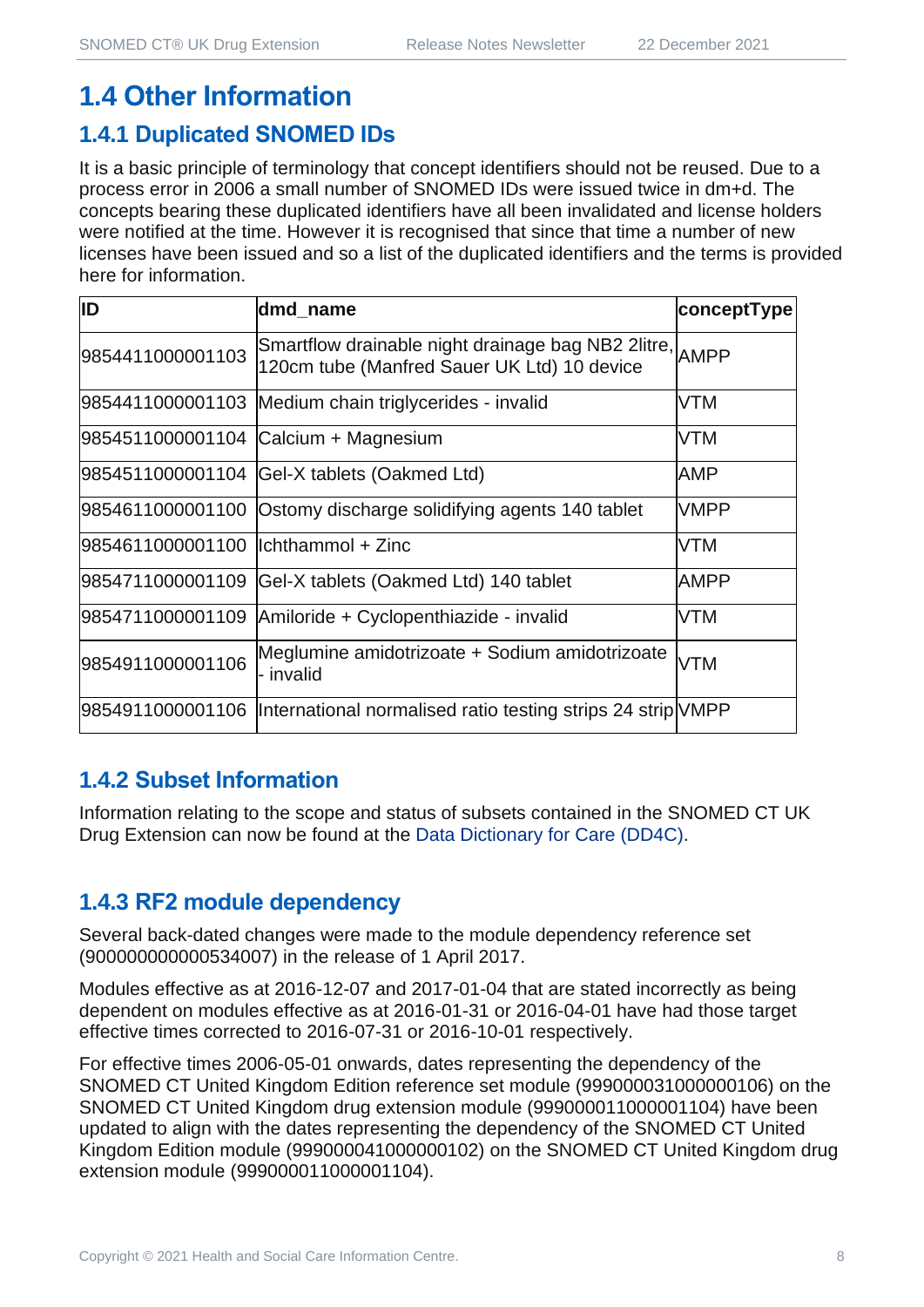For effective times before 2011-04-01, dates representing dependency on the SNOMED CT model component module (900000000000012004) have been updated to align with the single effective date (2002-01-31) of the model component module which remained unchanged during that period.

For effective times before 2004-01-31, in the release of 1 April 2017, dependencies were exhaustively represented. These included the missing immediate dependencies of the SNOMED CT United Kingdom drug extension module (999000011000001104) and of the SNOMED CT United Kingdom drug extension reference set module (999000021000001108) during that period. In the release of 1 April 2018, all dependency entries effective before 2004-01-31 were removed to reflect the SNOMED CT United Kingdom Edition baseline effective time of 2004-01-31.

#### **1.4.4 RF2 association references**

In the release of 21 March 2018, references in the WAS A association reference set (900000000000528000) to an unreleased component (reference effective as at 2015-04-02 and inactivated 2015-04-29) were removed.

In the release of 1 April 2018, references in the MOVED FROM association reference set (900000000000525002) effective as at 2010-03-10, but with a target component effective from 2010-04-01, have had the effective time corrected to 2010-04-01.

In the release of 4 September 2019, NHS Digital released a new dm+d specific association reference set:

• 10991000001109|NHS dictionary of medicines and devices association type reference set|

This refset provides a link between Inactive SNOMED CT concepts that are still in use in dm+d and their Active replacement in the SNOMED CT UK drug Extension release.

#### **1.4.5 NHS dm+d (dictionary of medicines and devices) realm language reference set**

The NHS dm+d realm language reference set has now been fully superseded by the NHS realm language reference set (pharmacy part).

In October 2019 NHS Digital stated their intent to withdraw the NHS dm+d (dictionary of medicines and devices) realm language reference set.

In the 29.1.0 15-Apr-2020 release NHS Digital set every member of the NHS dm+d realm language reference set as Inactive.

The metadata concept 999000671000001103 |National Health Service dictionary of medicines and devices realm language reference set (foundation metadata concept)|

remained Active. It will be inactivated in the 31.5.0 March 2021 release.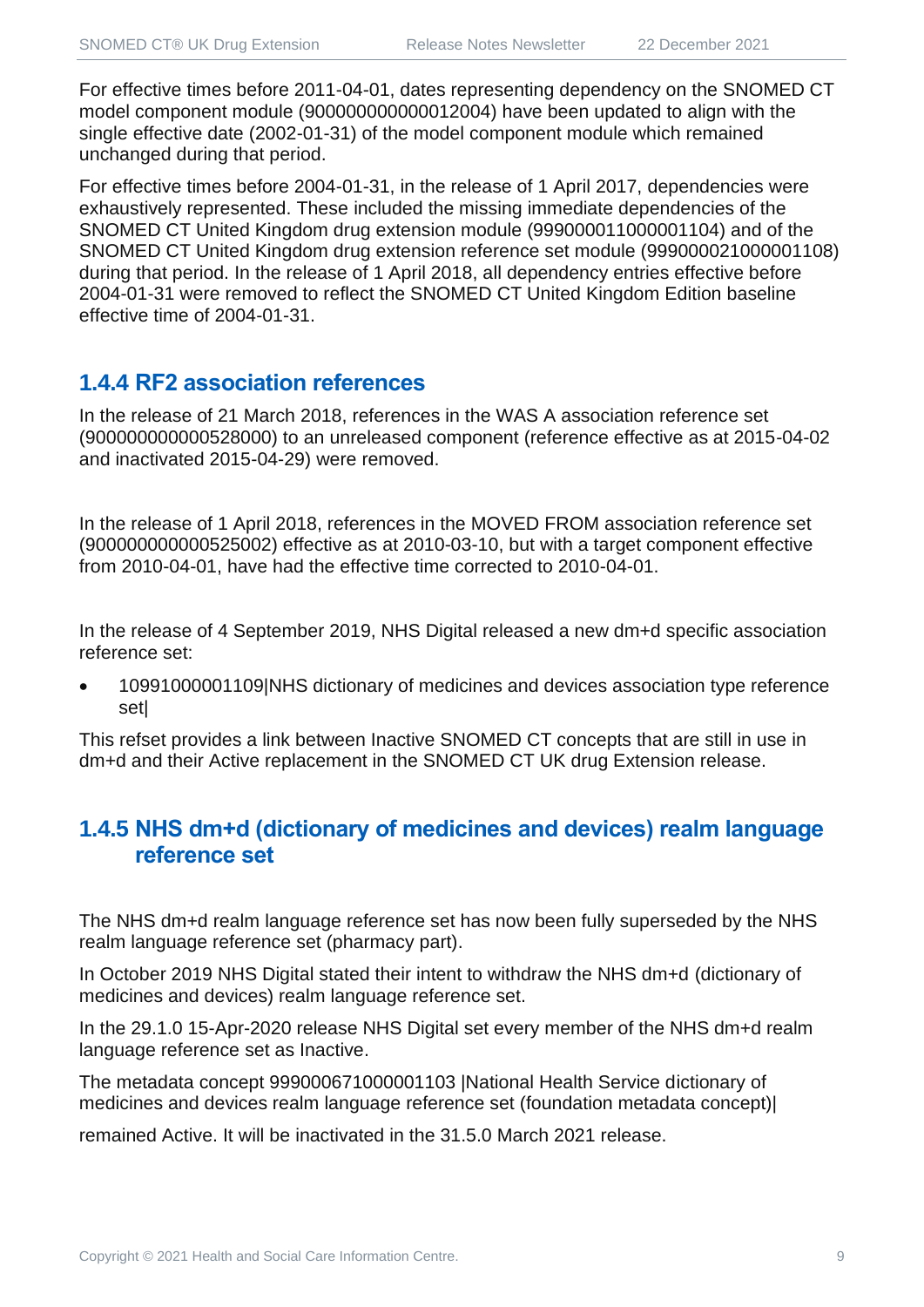## **1.5 Work in Progress**

#### **1.5.1 Medical Devices Dictionary (MDD)**

Work is in progress on expanding the population of medical devices in dm+d.

Currently only those devices reimbursable in Primary Care (appliances) are routinely populated in MDD. Work on the MDD will potentially impact on these appliances with respect to more appliances being described at VMP level and some change in textual descriptions.

More information will be provided as it comes available.